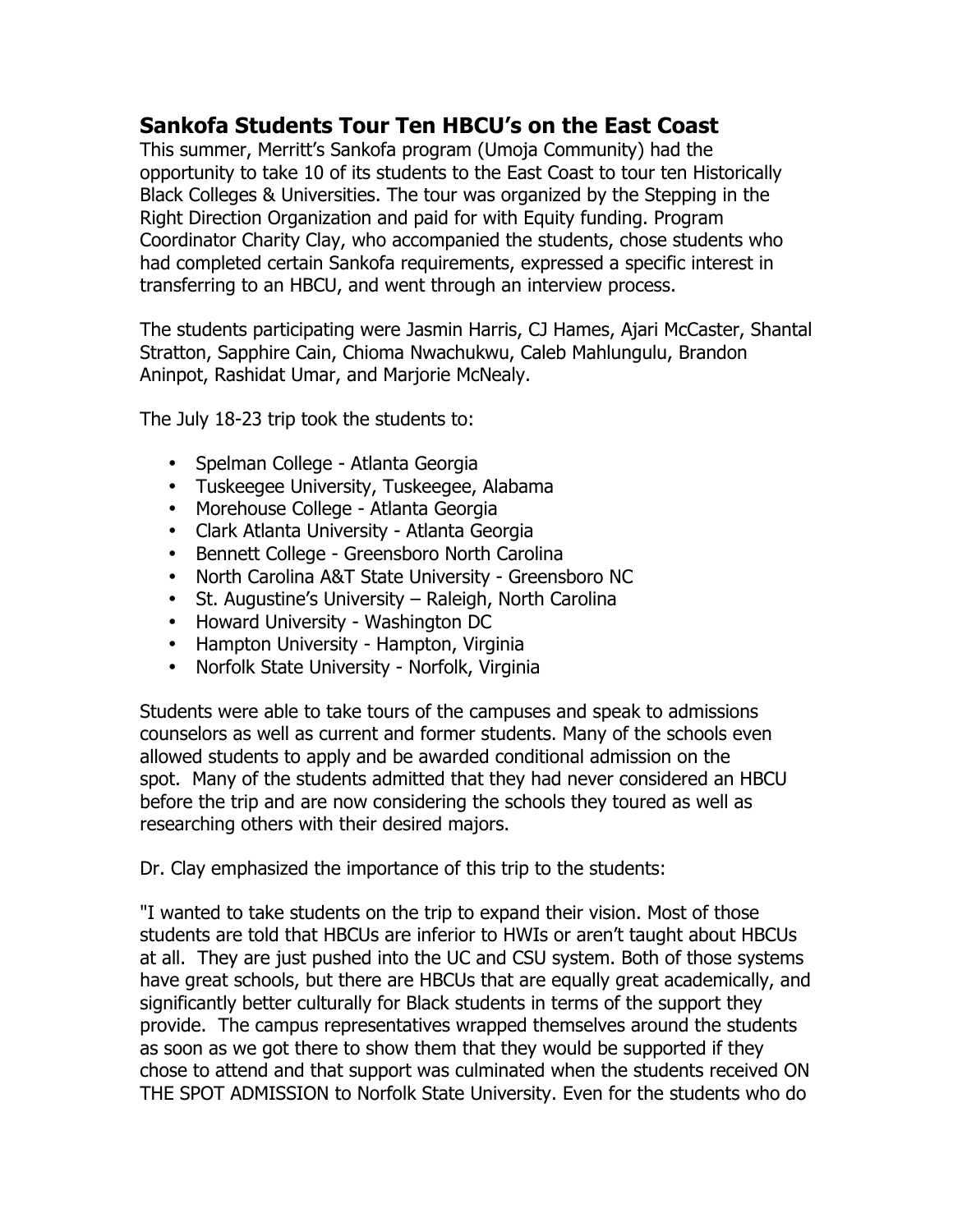not choose to attend that university or any others we visited, the excitement and validation that the trip provided them has helped to make a 4-year college a reality, and I have witnessed the students being more motivated and more urgent with preparing themselves academically to make the transition from Merritt College to the university of their choice."

## **Students Speak Out About their Experience**

"I enjoyed my experience with the college tours. I learned so much history from each university and how much substance and value they hold and their contributions to [helping students] becoming successful and ultimately leaving a legacy for people like me who aspire to get the best quality of education that exists. It gave me inspiration and assurance that getting into college is not inevitable but easily achievable if you [stop letting self doubt] take over the possibility."

### **—Jasmin Harris**

"The best part of the college tour for me was seeing [Black] people in professions that I didn't really see growing up, and seeing them being happy. It gave me a good feeling about my future and a place in society"

### **—CJ Hames**

"The most important part to me was having the opportunity to be physically present on campuses to meet the HBCU staff, students, and city natives. We were able to use our own agency to get our own questions answered by the people who we'd actually be involved with should we choose to go. Being in the mix was empowering and gave me control of retrieving what I wanted out of the experience."

### **—Ajari McCaster**

"It was an amazing opportunity to get a chance to tour these historical schools and have the chance to even get accepted on the spot if you have the transferrable credits already was a wonderful experience."

### **—Shantal Stratton**

"The most important thing to me on the trip was that I got to see real university campuses and got to learn about their backgrounds and what makes them unique. The best part was that I got what I wanted out of the trip and that was to have some knowledge on what university I could see myself at because I had no clue before."

# **—Sapphire Cain**